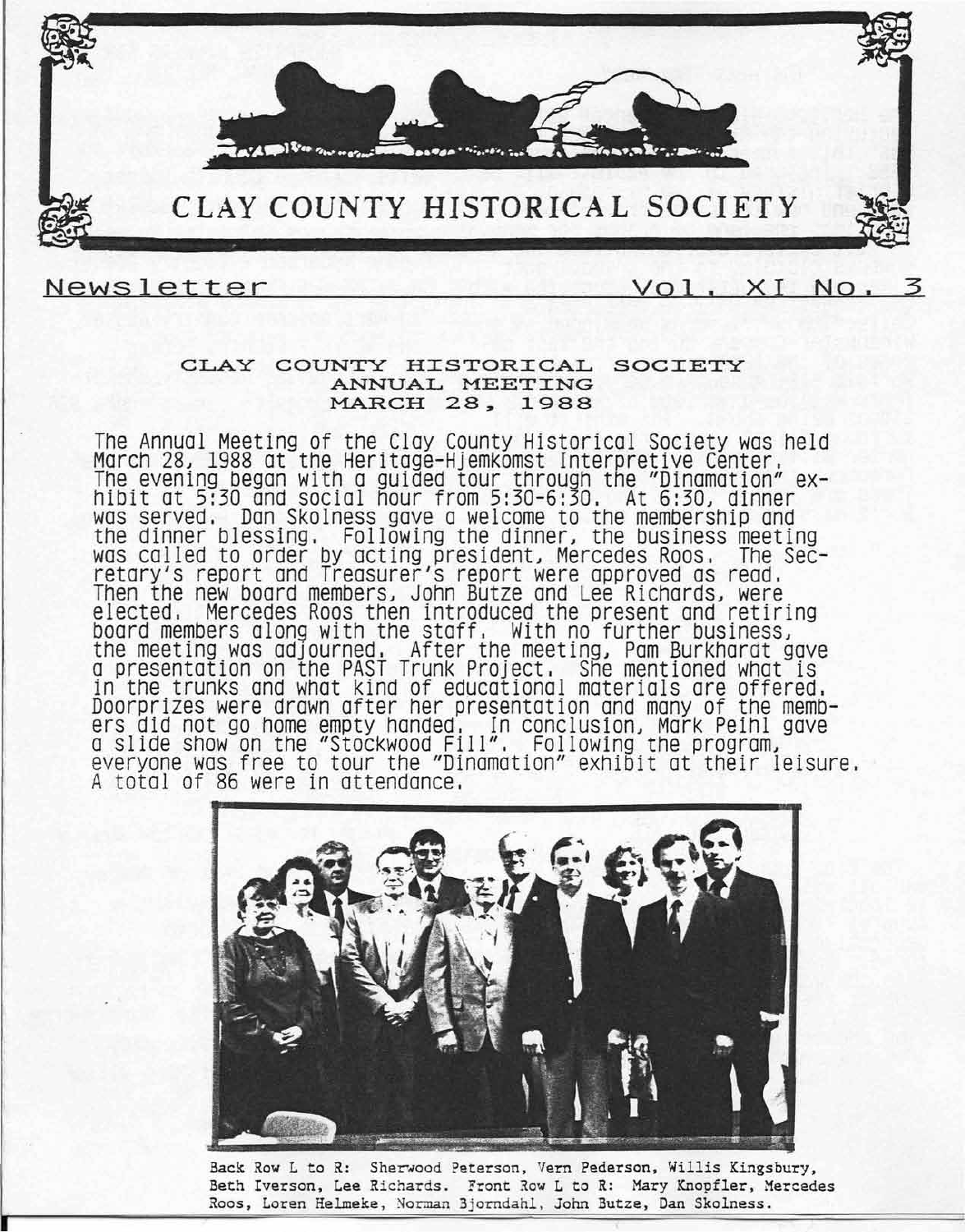# "The West That Was"

The Heritage-Hjemkomst Center will be featuring the exhibit "The West That Was" this summer May 14 - September 18~ 1988. Included in the exhibit will be a brief history of the history of the west and how it turned from no-mansland into the land of dreams for many, We will explore everything from the cowboys clothing to the cowboys past times and the artifacts associated with the trade. We will be featuring a collection of firearms developed by the Winchester Company during the last decades of the 19th century from the Buffalo Bill Museum in Cody, Wyoming. There will be a variety of western videos being shown, The exhibit will surround "lIve" stage area where the center will be hosting special performances throughout the summer, These are just a few of the highlights. Don't miss this exciting eXhibit!!!



# LINENS AND LACE

The Clay County Museum's summer exhibit will examine what it tOOk to loOk nice in the good old days. APparel from hats to shoes and many decorative accessories will be featured. One section will detail what wash day was like and another will look at" the fine art of shaving. A bath is necessary, too, before getting dressed-Up, This exhibit will open the second week in June.

# DOORPRIZE WINNERS FOR THE ANNUAL MEETING

Sherwood Peterson - Country Basket Bob Larson - Country Basket Bette Haring - Country Basket Dan Skolness - Country Basket Aubrey Thomas - Country Basket Evonne Anderson - Country Basket Dewey Possehl - Country Basket Ted Herbranson - Country Basket John Butze - Country Basket Evelyn Langlie - Country BaSket Lorraine Longsetn - Herbergers \$30 Gift Certificate Dorris Skolness - Book from the

HHIC Gift Shop Norman Bergscid - Book from the

HHIC Gift Shop



### MARCH/APRIL DONORS

Mr. and Mrs. John Hest of Hawley, Steve Bremer of Barnesville. Hazel Johnson of Dilworth. Mr. and Mrs. Clarence Lind and John Howard of Fargo, Mr. and Mrs. Teinie Utke, Ward Thorne~ Donna McMaster, Eva Felde, Roy Thoreson and Irene Bellmore all of Moorhead.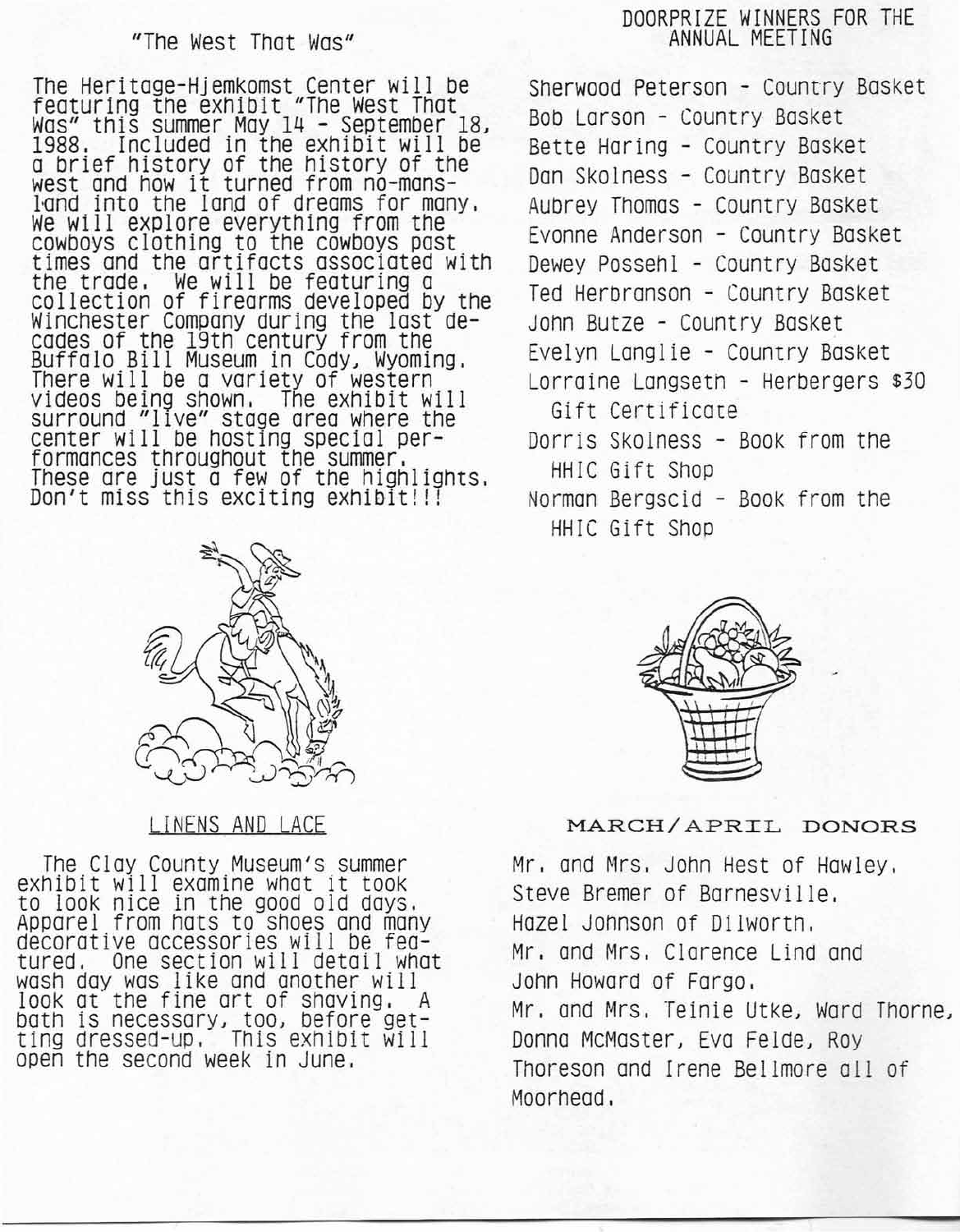#### PRESIDENT'S MESSAGE

Dear members:

--~~~~~~~~~~~~~----------

~~~~~~~~~~:\_:'-' '-,-

On April 26, 1988, the board of directors unexpectedly asked me to serve as your president for the next year. With some apprehension, I have accepted and  $I$  will do my best to serve the society as effectively as  $I$  can.

First, I would like to thank you for your support of the society and urge you to continue your support, as well as, encourage others to support us.

*I woulO l1ke* to *toke* this opportunity to bring you up-to-date on some of the boards activities and some of 'our plans for the summer:

I, Our plans to hire a Director are on hold and we are going to discuss and et play all aspects of our relationship and cooperation with the heritage center. Our *Qoal* is to have on *aSSOcIatIon* arrangement <sup>17101</sup> *1]~]r~1Jl11~*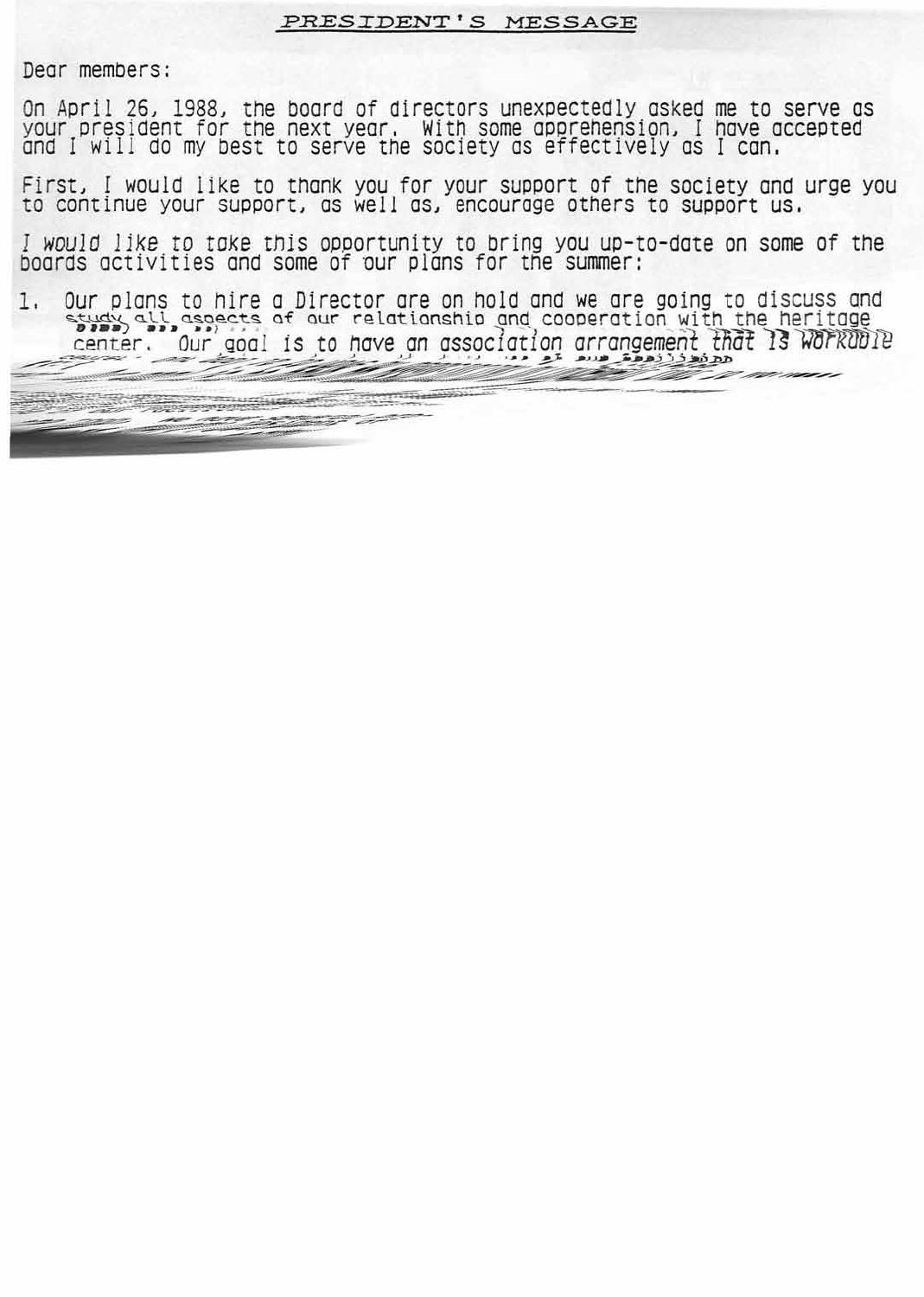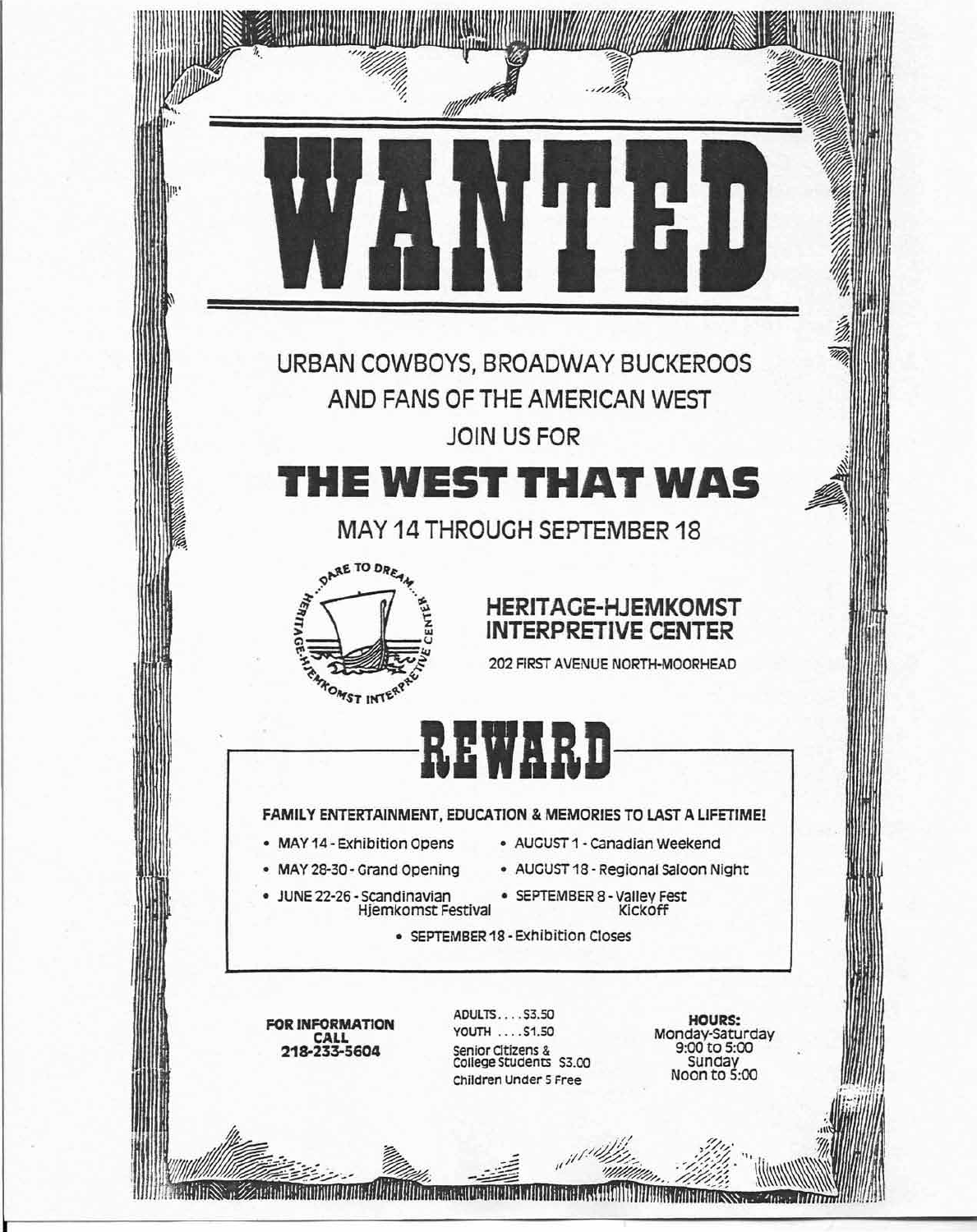# HERITAGE EDUCATION COMMISSION WORKSHOP by Pam Burkhardt

The workshop focusing on "Museums as Educators" was held at the Moorhead State University April 9, The morning session consisted of three speakers pointing out various aspects of ed-Elizabeth Hannaher made a presentation dealing with the museum and its audience, She also presented ways to gauge results of programs ana Grace Landin than spoke on the docents and their role in the museum. Finally. Bernice Richardson presented ideas to prepare the children for their visit to the museum, Planning seemed to be the theme which drew the talks together. The students must be prepared to attend the museum. the museum must plan exhibits that students can use, and docents must be prepared by the museum to educate using the exhibits and programming so all con benefit.

Following lunch. the afternoon involved a round table discussion with representatives from the Plains Art Museum. Comstock House, Bonanzaville, Barlage Nature Center and mvself. Each person gave a short review-on their educational programming. Lost. questions from the floor were answerea covering many aspects of museum education including funding. artifact use. organization and personnel.

Dr, Verlyn Anderson chaired the workshop and did a splendid job, There were approximately 20 people in attendance.



# IN MEMORIAM

A \$5,00 memorial was given to the Clay County Historical Society for the DIstrIct #3 SChool in Rollag In memory of Cliff Bang. who past away recently. He was involved WIth the renovation and UPkeep of the DISt. #3 SChool in Rollag, The CCHS Staff and board send con- dolences to the family.



# CCHS HOSTS WORKSHOP

On May 5. the Clay County Historical Society hosted a Minnesota Historical Society workshop at the center dealing with collecting contemporary materials, About a dozen area museum professionals attended,

Many people imagine that museums collect<br>only old things, but museums also should be collecting items that we use today that will not be here tomorrow,

Marcia Anderson. curator of collections at MHS and Kevin Britz of the Stearns County Historical Society gave presentations dealing with the trickey issues of whiCh contemporary items to collect and how to go about collecting them, Later. participants took part in exercises designed to help clarify these issues,

MHS workshops are great learning experiences for staff and board members of local history museums. They also provide opportunities for local museum people to get<br>together and discuss problems and share